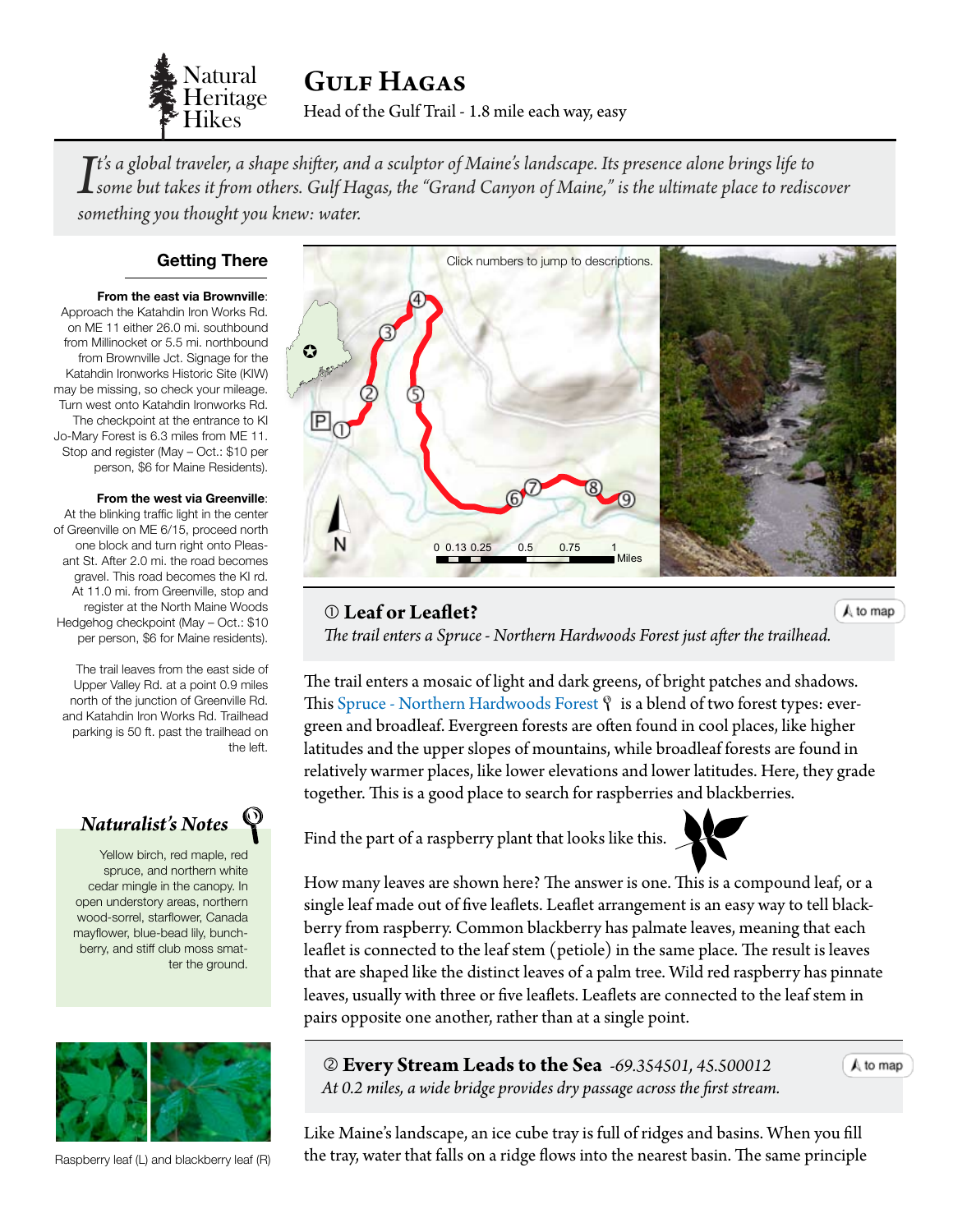

Your location (star) inside the Penobscot River watershed (yellow) Map by Karl Musser



Fallen tree beside the boardwalk

works for water that lands on one of Maine's ridges – it flows downhill to meet the nearest river. Eventually, it reaches the lowest point: the ocean.

This stream is a tributary, or one of many streams that feed water into the West Branch of the Pleasant River. It belongs to the Pleasant River watershed, which is one of the many drainage basins in the larger Penobscot River watershed. If you emptied your water bottle into the stream here, that water would eventually travel to the Penobscot River and then into the ocean at Penobscot Bay. On the same note, if your car is leaking oil in the parking lot, rain will help that oil travel the same route.

# **Too Much of a Good Thing**

 $A$  to map

 *At 0.4 miles, the canopy opens at the entrance to a boardwalk.*

To thrive, plants need sunlight, water, and nutrients, but it is possible to have too much of a good thing. In this alder thicket, the problem is too much water.

If submerged in water, the roots of many tree species can't absorb nutrients. Like a person tiptoeing through puddles, these trees will go to great lengths to keep their roots at least partially dry. They have adapted to wet sites by growing roots above the surface of the ground water (water table) so that they are only submerged during flooding. The trees that grow near this alder thicket have shallow roots for this reason, which also makes them vulnerable to strong wind that can knock them over. This was the fate of a spruce and a cedar, which have fallen over at the entrance to the boardwalk, exposing their broad, flat root systems.

#### **Pioneering Plants***-69.35199, 45.50381*

 $A$  to map

 *At 0.5 miles, the trail merges with a dirt road and crosses the West Branch [of the](#page-0-0) Pleasant River. On the other side of the river, early successional tree species colonize an area of recent disturbance.*

Pioneer species, as their name implies, are the first organisms to colonize bare soil after a disturbance like logging, fire, or a landslide. The tiny seeds of paper birch and gray birch, carried long distances by wind, arrive on the scene faster than the seeds of other trees. As they grow, the birches provide shade and leaf litter, making the environment more suitable for other species. [Paper birch,](http://dendro.cnre.vt.edu/dendrology/syllabus/factsheet.cfm?ID=14) [bigtooth aspen](http://dendro.cnre.vt.edu/dendrology/syllabus/factsheet.cfm?ID=65), and [gray birch](http://dendro.cnre.vt.edu/dendrology/syllabus/factsheet.cfm?ID=16) – all pioneer species – form stands beside the road here. Birch and aspen are easy to tell apart; aspen bark is darker near the ground and paler near the top of the tree, while birch bark is white along the entire length of the tree.

One reason bigtooth aspen dominates in disturbed areas is its ability to clone itself. After one aspen is cut down, the root system sends up suckers, which grow into seemingly individual trees that are genetically identical and can share a massive root system.

*At 0.6 miles, the trail departs the road and dips back into a mixed-canopy Spruce - Northern Hardwoods Forest, which will be the dominant natural community for the next mile.*



Bigtooth aspen leaf (top), gray birch trunk (right)

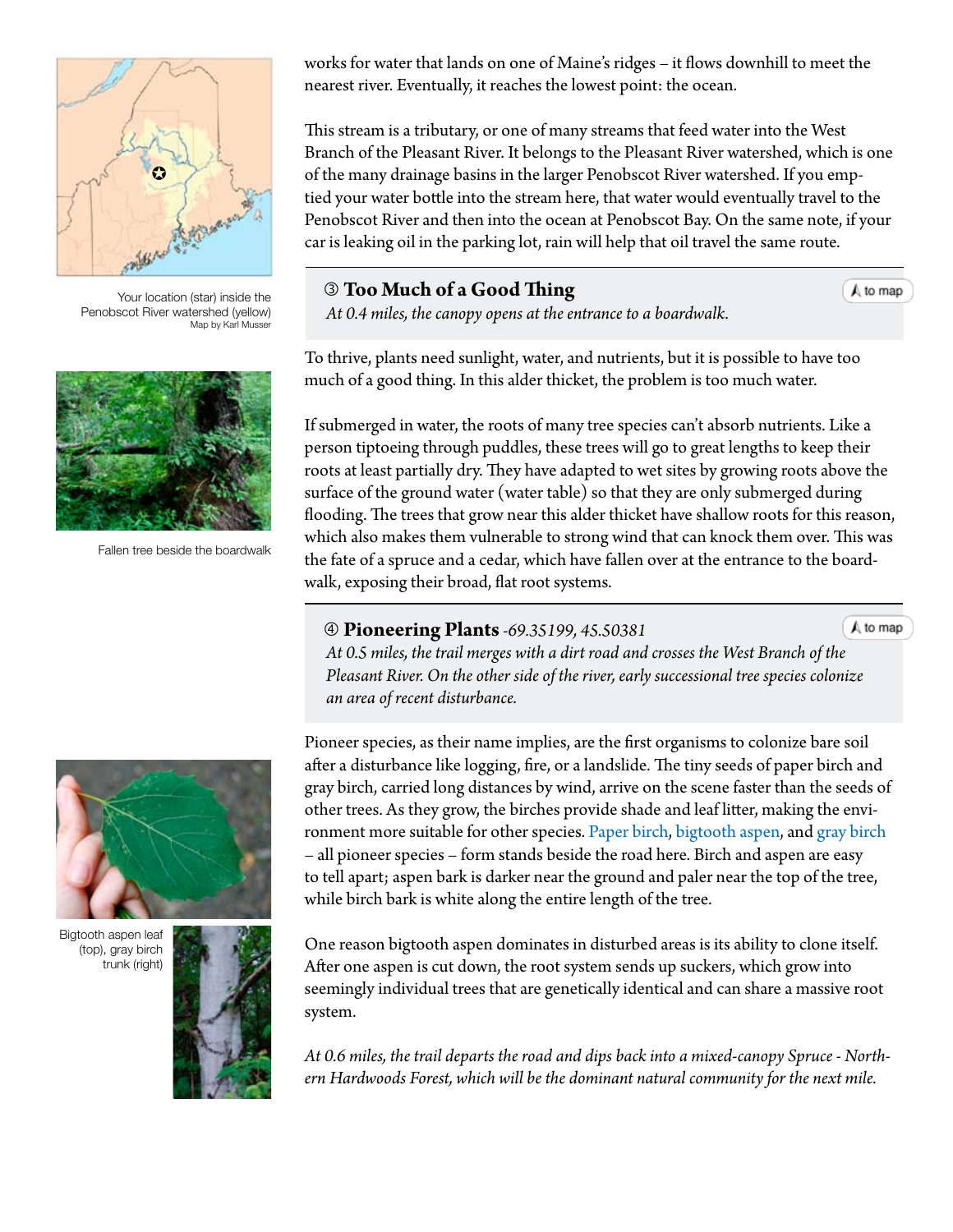# **[Kid's Corner](http://www.maine.gov/dacf/mnap/features/communities/montanesprucefirforest.htm)**

[To make your own tiny kettle](http://www.maine.gov/dacf/mnap/features/communities/montanesprucefirforest.htm) [hole, fill a bowl with sand. Press](http://www.maine.gov/dacf/mnap/features/communities/montanesprucefirforest.htm) [an ice cube into the sand and](http://www.maine.gov/dacf/mnap/features/communities/montanesprucefirforest.htm) [wait for it to melt. What shape is](http://www.maine.gov/dacf/mnap/features/communities/montanesprucefirforest.htm) [left in the sand?](http://www.maine.gov/dacf/mnap/features/communities/montanesprucefirforest.htm)



[Male Common Yellowthroat](http://www.maine.gov/dacf/mnap/features/communities/montanesprucefirforest.htm)

# *Naturalist's Notes*

[Leatherleaf, meadowsweet,](http://www.maine.gov/dacf/mnap/features/communities/montanesprucefirforest.htm) [arrowhead, and several species](http://www.maine.gov/dacf/mnap/features/communities/montanesprucefirforest.htm) [of sedge conceal a green](http://www.maine.gov/dacf/mnap/features/communities/montanesprucefirforest.htm) [carpet of sphagnum moss here.](http://www.maine.gov/dacf/mnap/features/communities/montanesprucefirforest.htm) [Sweetgale fens, a type of wetland](http://www.maine.gov/dacf/mnap/features/communities/montanesprucefirforest.htm) [community, are typically found in](http://www.maine.gov/dacf/mnap/features/communities/montanesprucefirforest.htm) [places like this, as a thick border](http://www.maine.gov/dacf/mnap/features/communities/montanesprucefirforest.htm) [around open water.](http://www.maine.gov/dacf/mnap/features/communities/montanesprucefirforest.htm)



[Male Belted Kingfisher](http://www.maine.gov/dacf/mnap/features/communities/montanesprucefirforest.htm)

## **Gouging Glaciers***-69.351147, 45.500032*

 *At 0.9 miles, an angler's path to the left leads hikers to Lloyd Pond.*

Ice is responsible for Maine's abundance of lakes and ponds. Until approximately 17,000 years ago, the entire state was beneath a sheet of ice so thick that it covered even Mt. Katahdin. We think of ice as a solid, but the tremendous pressure ice experiences within a glacier causes it to flow, albeit very slowly. As the Laurentide Ice Sheet, as it is known, moved, it scoured shallow basins into the landscape while accumulating sand, rocks, boulders, and other debris. When the climate warmed and the ice sheet began to melt and retreat, it began releasing its load, leaving behind a thick jumble of debris called till. Chunks of the glacier also broke off into the till, and as they melted they left behind deep water-filled holes called kettles ponds $\mathbf{\hat{x}}$ .

Across Lloyd Pond, the skeleton-like remains of trees are still standing, even though they died years ago. This is evidence that the water level of the pond rose, drowning the root systems of these trees. In ponds like this, beaver dams are usually the cause of fluctuating water levels.

Lloyd Pond and the [Sweetgale Fen](http://www.maine.gov/dacf/mnap/features/communities/sweetgalefen.htm)  $\hat{y}$  surrounding it are good places to look for bullfrogs, [common yellowthroat,](http://www.allaboutbirds.org/guide/Common_Yellowthroat/id) and the rare [rusty blackbird](http://www.allaboutbirds.org/guide/Rusty_Blackbird/id).

 **Where Water meets Land** *-69.345526, 45.495476 At 1.4 miles, there is a second spur, this time to the right.*

 $A$  to map

A riparian zone, or a place where water meets land, is one of the best places to spot wildlife. Dense shrubs often thrive here because sunlight is abundant at the forest edge. The vegetation provides shelter for small mammals, amphibians, and insects, which in turn are a buffet of tasty snacks for predators like fox and coyote. Other terrestrial wildlife, like deer and moose, use riparian zones as travel corridors and to access water. Muskrat and river otter den in the banks. Periodic flooding drops nutrients here, resulting in a diversity of plants that provide food and nesting habitat for birds. This is a good place to listen for the [veery'](http://www.allaboutbirds.org/guide/Veery/id)s descending, fluty song or to look for the [belted kingfisher's](http://www.allaboutbirds.org/guide/Belted_Kingfisher/id) blue mohawk.

 **Mud Fit for a Moose** *-69.344533, 45.496307 At 1.5 miles, the trail crosses the first of a series of rough-hewn log boardwa[lks](#page-0-0) over persistent mud.*

The mixed [boreal](#page-3-0) forest surrounding Head of the Gulf Trail is prime real estate for moose. In the summer, moose seek out wetlands and ponds, like Lloyd Pond. Here, they find shelter from biting insects and feed on aquatic vegetation. It's a little-known fact that moose are excellent swimmers and can dive completely beneath the surface of the water to gather food. Look for moose tracks in the mud near the boardwalk.

 **Cold-climate Chickadees** *-69.338924, 45.495874 At 1.7 miles, turn right at the trail junction to head into the Gulf.*

 $A$  to map

 $\bigwedge$  to map

The remaining tenth of a mile travels downhill through a classic example of [Mon-](http://www.maine.gov/dacf/mnap/features/communities/montanesprucefirforest.htm)